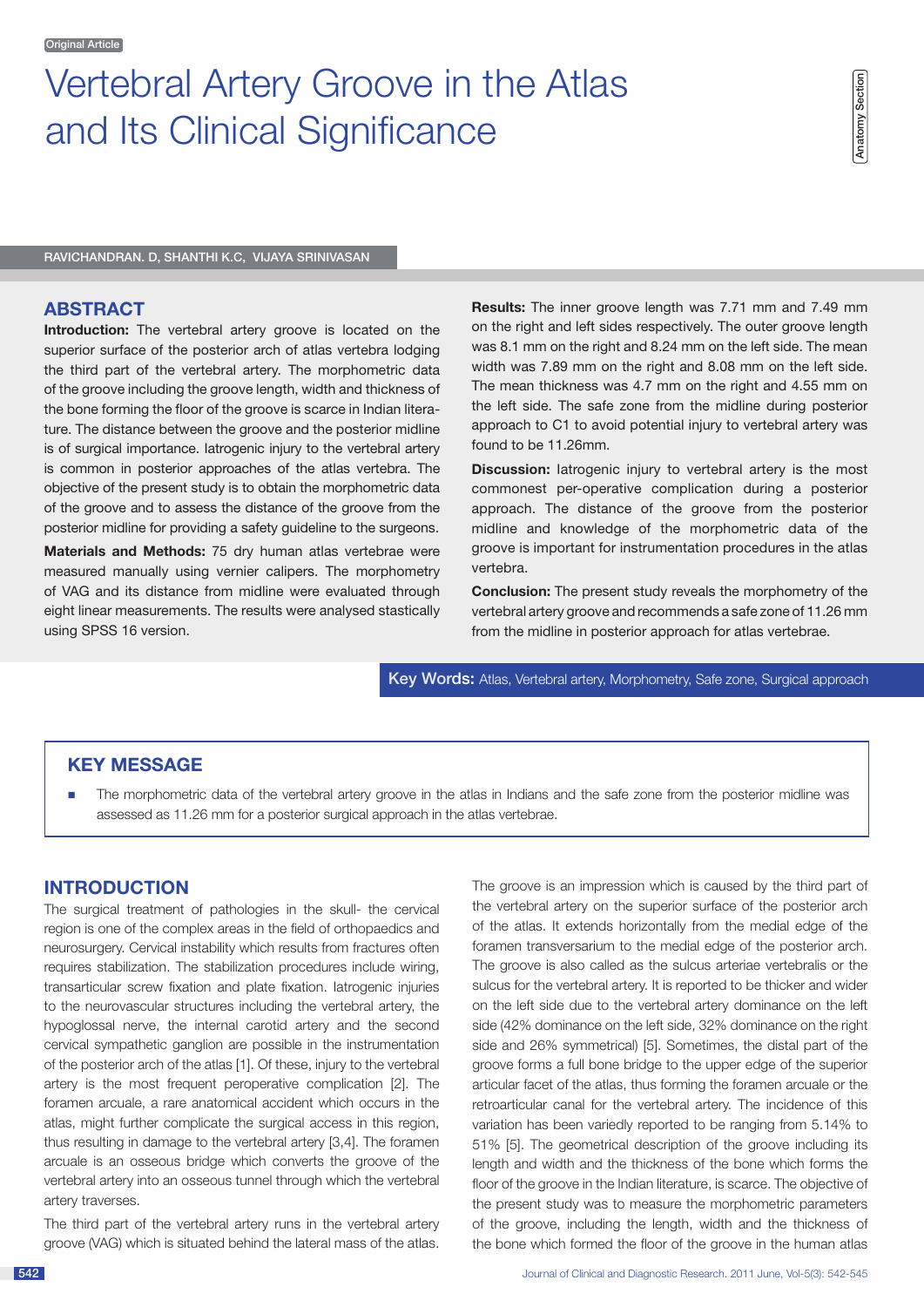www.jcdr.net Navigation Communication Communication Communication Communication Communication Communication Communication Communication Communication Communication Communication Communication Communication Communication Co

vertebra in the Indian population and to provide a safety guideline for the surgeons to avoid potential injury to the vertebral artery.

## **MATERIALS AND METHODS**

Seventy five atlas (C1) vertebra without any obvious pathology and belonging to the bone banks of Vinayaka Mission's Kirupananda Variyar Medical College, Salem, Tamil Nadu, Annapoorana Medical College, Salem, Tamil Nadu, Vinayaka Mission's Homeopathy Medical College, Salem and the Govt. Mohan Kumaramangalam Medical College, Salem, Tamil Nadu were utilized for the study. The gender and the age of the bones were not considered in the present study.

Eight linear measurements were taken bilaterally (right and left) by using a vernier caliper. The measurements were repeated by an independent second observer with the first results being blinded to the second observer. Both the observers were qualified anatomists (first and second authors) The anatomical parameters which were measured were groove length (inner and outer), groove width, thickness of the bone which forms the floor of the groove, proximal medial projection (D1), proximal lateral projection (D2), distal medial projection (D3) and distal lateral projection (D4).

The VAG was identified. All the parameters were measured according to the instructions which were given by Max Franco et al<sup>5</sup> at the appropriate places [Table/Fig-1 & 2]. The length of the



**[Table/Fig-1]:** Shows Parameters – Groove Length (Outer and Inner) and Width of the Vertebral Artery Groove **[Table/Fig-2]:** Shows The Parameters D1, D2, D3 & D4

groove was taken as the maximum anteroposterior distance along the inner and outer edges of the groove. The width of the groove is the distance between the inner and outer edges at the middle of the groove. The thickness of the bone which formed the floor of the groove is the distance between the superior and inferior surfaces of the posterior arch at the middle of the groove. The proximal medial projection (D1) is the distance between the midline and the inner edge of the groove at the initial portion of the groove. D2 is the distance between the midline and the outer edge of the groove at the initial portion of the groove. D3, the distal medial projection is the distance between the midline and the inner edge of the groove at the final portion of the groove. D4 is the distance between the midline and the outer edge of the groove at the final portion of the groove.

The mean measurements of each of the parameters were compared separately between the two readers by using ANOVA paired 't' tests and correlation coefficients and the 'p' values were calculated. For each of the measurements, the right side values and the left side values of the two observers were compared individually. The SPSS version 16 statistical package was used for analysis.

# **RESULTS**

The results of the measurements of observer 1 are tabulated in [Table/Fig-3]. The mean values (+ SD) for the inner groove length



| <b>Parameter</b>                                                                                                              | <b>Mean</b> | <b>Minimum</b> | <b>Maximum</b> |  |  |  |
|-------------------------------------------------------------------------------------------------------------------------------|-------------|----------------|----------------|--|--|--|
| Inner groove length (Rt.)                                                                                                     | 7.71        | 5              | 10             |  |  |  |
| Inner groove length (Lt.)                                                                                                     | 7.49        | 5              | 10             |  |  |  |
| Outer groove length (Rt.)                                                                                                     | 8.1         | 6              | 11             |  |  |  |
| Outer groove length (Lt).                                                                                                     | 8.24        | 5.8            | 11.5           |  |  |  |
| Width (Rt.)                                                                                                                   | 7.89        | 4              | 10             |  |  |  |
| Width (Lt.)                                                                                                                   | 8.08        | $\overline{4}$ | 11             |  |  |  |
| Thickness Rt.                                                                                                                 | 4.7         | 2.5            | $\overline{7}$ |  |  |  |
| Thickness Lt.                                                                                                                 | 4.55        | 2              | 6              |  |  |  |
| Proximal medial projection (D1) Rt. Side                                                                                      | 11.46       | 8              | 15             |  |  |  |
| Proximal medial projection (D1) Lt. Side                                                                                      | 11.06       | 9              | 15             |  |  |  |
| Proximal lateral projection (D2) Rt. Side                                                                                     | 17.04       | 13             | 20             |  |  |  |
| Proximal lateral projection (D2) Lt. Side                                                                                     | 17.82       | 14             | 21             |  |  |  |
| Distal medial projection (D3) Rt. Side                                                                                        | 14.26       | 11             | 18             |  |  |  |
| Distal medial projection (D3) Lt. Side                                                                                        | 14.30       | 12             | 20             |  |  |  |
| Distal lateral projection (D4) Rt. Side                                                                                       | 22.70       | 19             | 26             |  |  |  |
| Distal lateral projection (D4) Lt. Side                                                                                       | 23.14       | 20             | 26             |  |  |  |
| <b>[Table/Figure-3]:</b> Vertebral artery groove measurement of right and left side average, minimum and maximum (Observer 1) |             |                |                |  |  |  |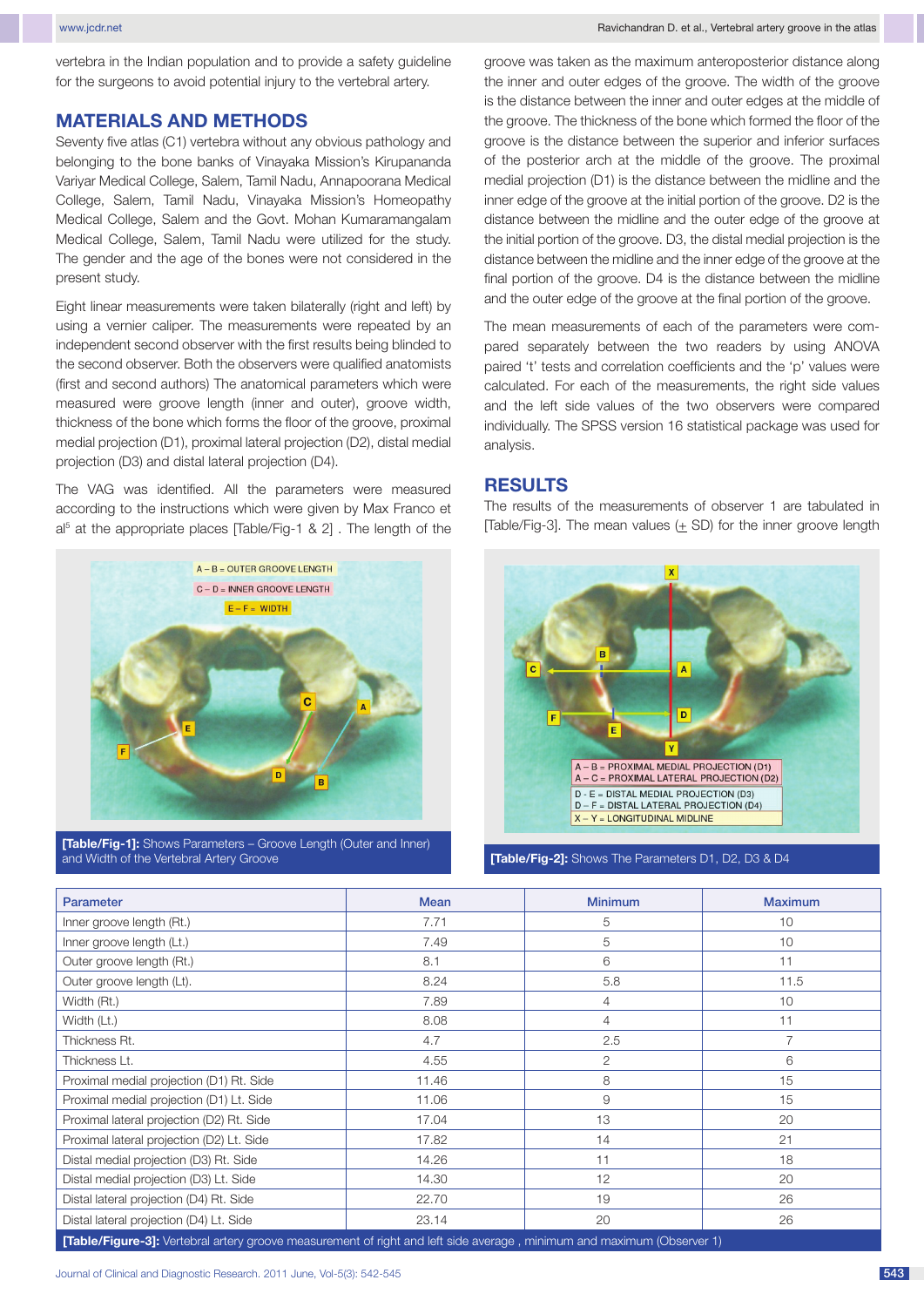on the right side was  $7.71 + 1.16$  mm and on the left side, it was found to be 7.49  $\pm$  1.33 mm. The outer groove length on the right side was 8.1  $\pm$ 1.58 mm and on the left side, it was 8.24  $\pm$ 1.37 mm.

The mean width  $(\pm$  SD) on the right side was 7.89  $\pm$  1.29 mm and on the left side, it was  $8.08 \pm 1.37$  mm.

The mean thickness of the bone which formed the floor of the groove  $(\pm$  SD) on the right side was 4.7  $\pm$  0.98 mm and on the left side, it was  $4.55 + 0.84$  mm.

The mean  $(\pm$  SD) D1 on the left side was 11.06  $\pm$  1.61 mm and on the right side, it was  $11.46 + 1.62$  mm. The mean  $(+$  SD) of the projection D2 on the left side was  $17.82+1.70$  mm and on the right side, it was 17.04  $\pm$  1.97 mm. The mean ( $\pm$  SD) D3 on the left and right sides were  $14.3 \pm 2.03$  mm and  $14.26 \pm 1.69$  mm respectively. The mean  $(\pm$  SD) D4 on the left side was 23.14  $\pm$  1.65 mm and on the right side, it was  $22.7 \pm 1.84$  mm.

The parameters D1 and D2 alone showed a statistically significant difference between the right and left sides ( $p = 0.036$  and 0.002 respectively). All the other parameters (length, width, thickness, D3 and D4) did not show significant differences between the sides.

The inter observer variation between observers 1 and 2 was not statistically significant ( $p > 0.05$ ). The measurements for all the parameters correlated highly with the correlation co-efficient of 0.97 to 0.99 (p< 10–5). The results of the analysis of the inter-observer variation are presented in [Table/Fig-4].

## **DISCUSSION**

The third part of the vertebral artery, after its exit from the foramen transversarium produces an impression on the superior surface of the posterior arch of the atlas, behind the lateral mass of the atlas vertebra. This groove is called as the vertebral artery groove (VAG) [5]. In the superior view, the groove appears to be curved from the lateral to the medial view [6,7]. The morphology of the VAG, including the length, width and the thickness of the bone which formed its floor has scarcely been reported in the Indian literature.

The length, width and the thickness of the groove did not show any statistically significant difference between the right and left sides in the present study. The outer groove length was found to be significantly longer on both the sides (p values,  $rt < 0.05$  and lt < 0.001) ) than the inner groove length. A comparison of our morphometric results with that of another author (Max Franco de Carvalho) is presented in [Table/Fig-5].

The distance between the longitudinal midline of the atlas vertebra and the VAG carries surgical importance. Surgeries involving the

| <b>Measurement of Reader 1</b>                                                  | <b>Mean</b><br><b>Measurement</b><br>(mm) | $S.D$ (mm) | Paired<br>t test-Sig.<br>(2-tailed) | Correlation<br><b>Coeffecient &amp;</b><br>Significance (2- tailed) |        |
|---------------------------------------------------------------------------------|-------------------------------------------|------------|-------------------------------------|---------------------------------------------------------------------|--------|
| Inner groove length (Rt.)                                                       | 7.71                                      | 1.16       | 0.201                               | 0.967                                                               | < 0.01 |
| Inner groove length (Lt.)                                                       | 7.49                                      | 1.33       | 0.24                                | 0.978                                                               | < 0.01 |
| Outer groove length (Rt.)                                                       | 8.1                                       | 1.58       | 0.034                               | 0.988                                                               | < 0.01 |
| Outer groove length (Lt.)                                                       | 8.24                                      | 1.37       | 0.056                               | 0.984                                                               | < 0.01 |
| Groove Width (Rt.)                                                              | 7.89                                      | 1.29       | 0.645                               | $\overline{1}$                                                      | < 0.01 |
| Groove Width (Lt.)                                                              | 8.08                                      | 1.37       | 0.559                               | 0.974                                                               | < 0.01 |
| Thickness of the bone forming the floor (Rt.)                                   | 4.70                                      | 0.98       | 0.136                               | 0.984                                                               | < 0.01 |
| Thickness of the bone forming the floor (Lt.)                                   | 4.55                                      | 0.84       | 0.088                               | 0.977                                                               | < 0.01 |
| Proximal medial projection (D1)Left side                                        | 11.06                                     | 1.61       | 1                                   | 0.976                                                               | < 0.01 |
| Proximal lateral projection (D2) Left side                                      | 17.82                                     | 1.7        | 0.42                                | 0.979                                                               | < 0.01 |
| Distal medial projection (D3) Left side                                         | 14.30                                     | 2.03       | 1                                   | 0.986                                                               | < 0.01 |
| Distal lateral projection (D4) Left side                                        | 23.14                                     | 1.65       | 0.322                               | 0.971                                                               | < 0.01 |
| Proximal medial projection (D1) Right side                                      | 11.46                                     | 1.62       | 0.182                               | 0.981                                                               | < 0.01 |
| Proximal lateral projection (D2) Right side                                     | 17.04                                     | 1.97       | 0.322                               | 0.977                                                               | < 0.01 |
| Distal medial projection (D3) Right side                                        | 14.26                                     | 1.69       | 0.42                                | 0.979                                                               | < 0.01 |
| Distal lateral projection (D4) Right side                                       | 22.70                                     | 1.84       | 0.42                                | 0.983                                                               | < 0.01 |
| [Table/Fig-4]: Vertebral Artery Groove Measurement comparison between observers |                                           |            |                                     |                                                                     |        |

| <b>Author</b>                                                                                                                                                                                                                 | Mean Length (+ SD)                                                                                                | Mean Width (+ SD)                             | Mean Thickness (+ Sd)                         |  |  |
|-------------------------------------------------------------------------------------------------------------------------------------------------------------------------------------------------------------------------------|-------------------------------------------------------------------------------------------------------------------|-----------------------------------------------|-----------------------------------------------|--|--|
| Max Franco de Carvalaho<br>(Only Dry bone results)                                                                                                                                                                            | INNER:<br>$Right - 7.58 + 1.50$<br>$Left - 7.29 + 1.20$<br>OUTFR:<br>$Right - 9.68 + 2.18$<br>Left $-9.54 + 1.77$ | $Right - 8.49 + 1.43$<br>$Left - 7.96 + 1.57$ | $Right - 3.87 + 0.83$<br>$Left - 3.92 + 1.10$ |  |  |
| Present study                                                                                                                                                                                                                 | INNER:<br>$Right - 7.71 + 1.16$<br>$Left - 7.49 + 1.33$<br>OUTER:<br>$Right - 8.1 + 1.58$<br>Left $-8.24 + 1.37$  | $Right - 7.89 + 1.29$<br>$Left - 8.08 + 1.37$ | $Right - 4.7 + 0.98$<br>Left $-4.55 +0.84$    |  |  |
| $\mathbf{F}_{\mathbf{A}}$ $\mathbf{F}_{\mathbf{B}}$ $\mathbf{F}_{\mathbf{B}}$ $\mathbf{F}_{\mathbf{B}}$ . A Comparison of the marphometric results of the present study with the study of May Expand de Complete at al (0000) |                                                                                                                   |                                               |                                               |  |  |

**[Table/Fig-5]:** A Comparison of the morphometric results of the present study with the study of Max Franco de Carvalho et al (2009)